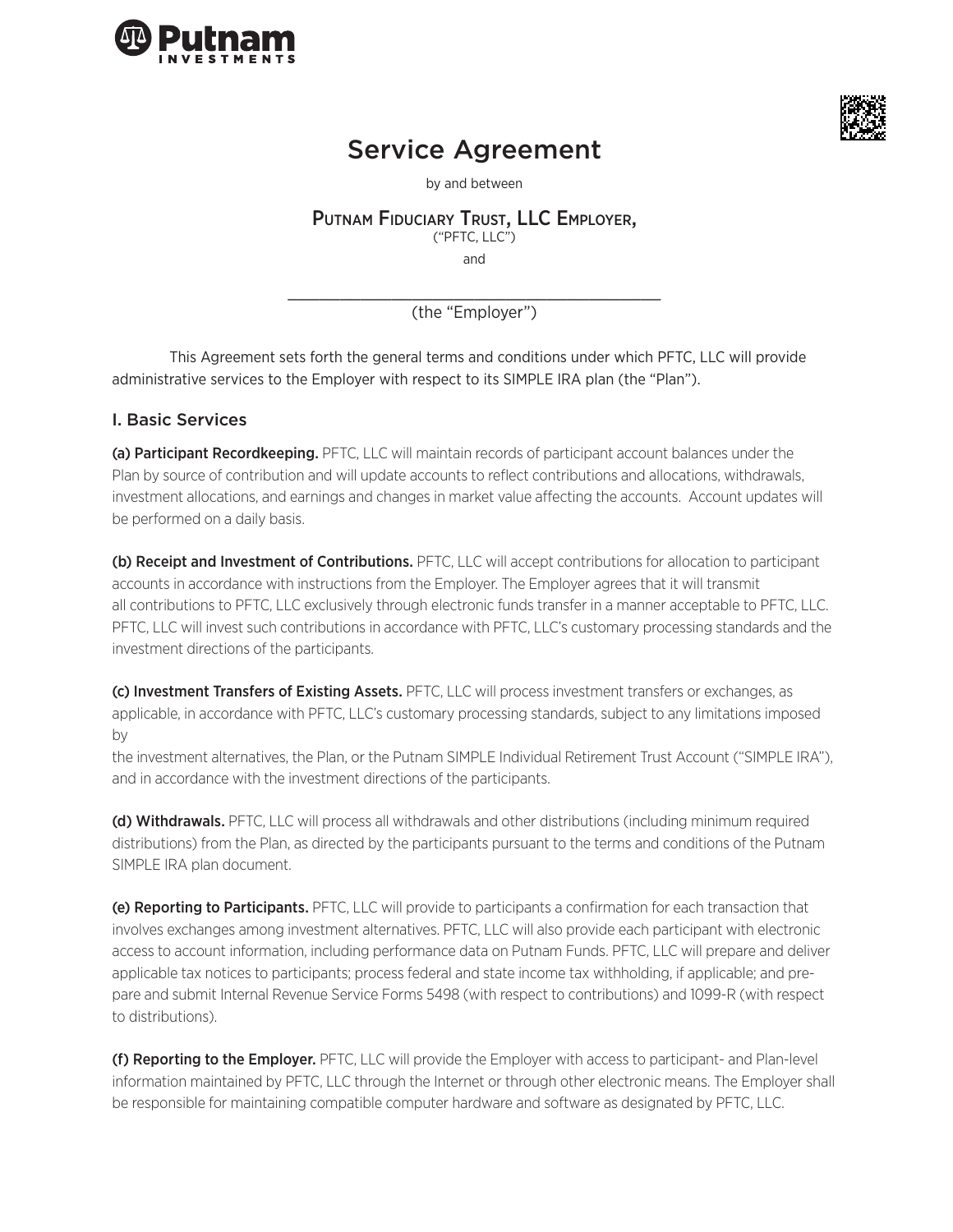(g) Summary Description. PFTC, LLC will provide the Employer each year a current Form 5304-SIMPLE for its review, completion, and distribution to participants as a summary description of the Plan.

(h) Employer Information. The Employer will provide PFTC, LLC in a timely manner with all information reasonably requested by PFTC, LLC to enable it to perform the services described herein, including, without limitation, the date on which the first contribution was made to any transferred SIMPLE IRA accounts under the Plan. The Employer will submit payroll, contribution and allocation, participant, and all other data requested by PFTC, LLC via the Internet or other electronic data transmission in a format and on a schedule acceptable to PFTC, LLC, unless PFTC, LLC agrees to the use of some other medium.

(i) Accuracy of Information. PFTC, LLC may rely on the accuracy of all information that is received from the Employer, a participant, a beneficiary, or any trustee, recordkeeper, or other third party representing the Employer, the Plan, the trust, or any participant or beneficiary. PFTC, LLC does not accept responsibility for errors in its services or reports that result from erroneous information so received.

#### II. Fees

Fees will be deducted from participant accounts pursuant to the terms of the Putnam SIMPLE IRA and Adoption Agreement as in effect from time to time.

# III. General Terms and Conditions

(a) Initial Term and Renewals. This Agreement will be effective as of the effective date first set forth below, subject to PFTC, LLC's receipt and acceptance, and will continue in effect until terminated by PFTC, LLC or by the Employer upon 60 days' prior notice. PFTC, LLC and the Employer will agree to a reasonable timetable following termination for the transfer of assets and records to a successor service provider.

(b) Entire Understanding. This Agreement is the final, complete, and full understanding between PFTC, LLC and the Employer and supersedes all signed and unsigned contracts, agreements, understandings, and negotiations between PFTC, LLC and the Employer.

(c) Amendments; Service Enhancements. This Agreement may not be amended except as both PFTC, LLC and the Employer agree in writing. In connection with any addition, modification, or enhancement to the services or method of providing services that require amendment of this Agreement, PFTC, LLC will notify the Employer in writing (or by or through the Internet or other electronic medium) at least 60 days in advance of the effective date of the proposed addition, modification, or enhancement. The Employer will be deemed to have agreed to amendment of this Agreement with respect to such addition, modification, or enhancement unless and until the Employer notifies PFTC, LLC otherwise.

(d) Indemnity. The Employer will hold PFTC, LLC harmless and indemnify PFTC, LLC from any loss, damage, liability, claim, cost, or expense, including legal fees, which PFTC, LLC may incur by reason of this Agreement, as long as such loss is not a result of PFTC, LLC's negligence, willful misconduct, or breach of this Agreement.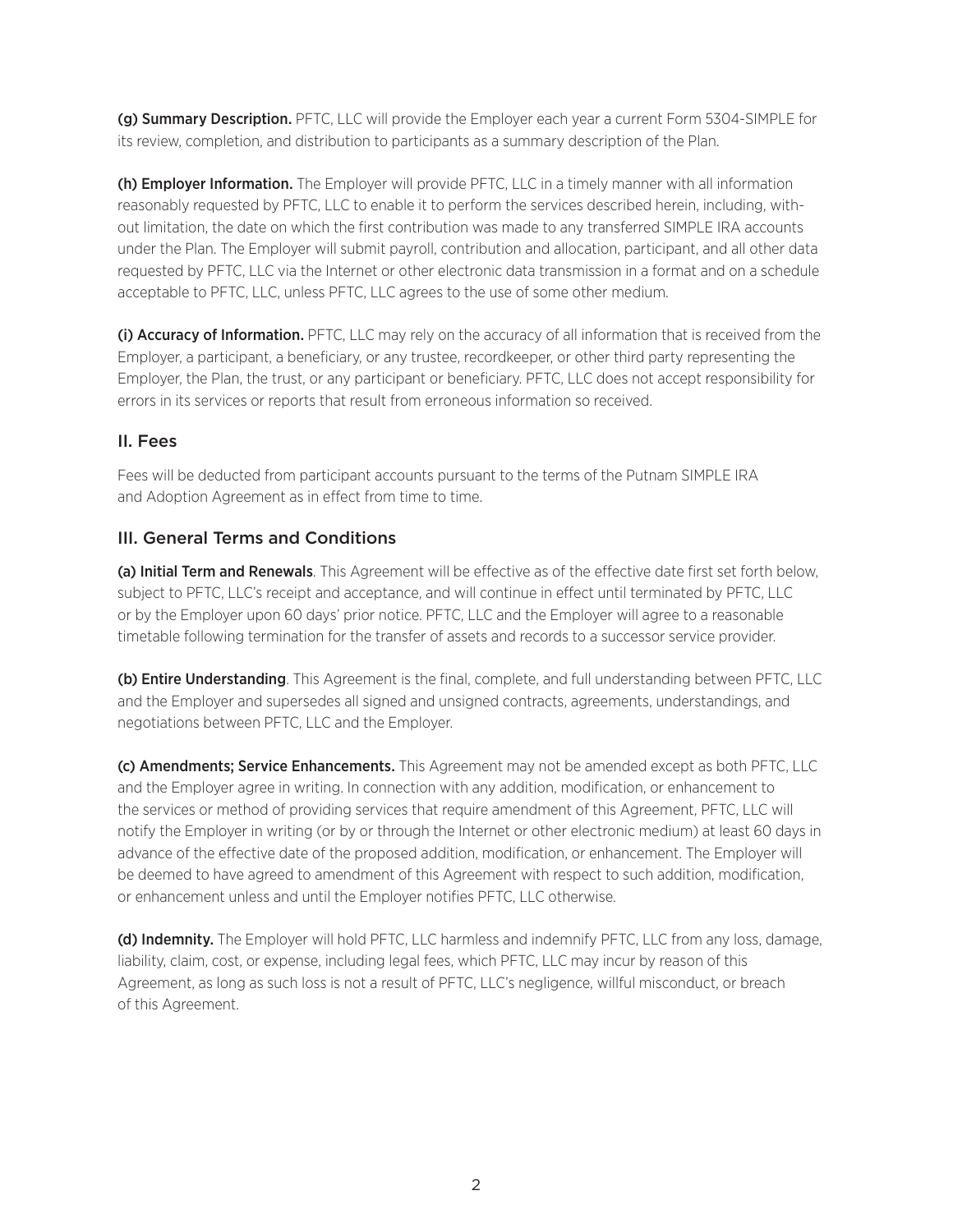(e) Direction by the Employer. In performing administrative services with respect to the Plan under this Agreement, PFTC, LLC is acting at the direction of the Employer or other named fiduciary of the Plan. Any such direction will be effective, whether provided verbally, electronically, or in writing by a person that PFTC, LLC reasonably believes to be authorized to act on behalf of the Employer or other named fiduciary. Notwithstanding section 3(b), the Employer agrees that all specific administrative services and procedures to be followed by PFTC, LLC as set forth in any service summary or description, administrative handbook, administrative form, or other similar document provided by PFTC, LLC to the Employer will constitute directions by the Employer to PFTC, LLC, unless the Employer indicates otherwise.

(f) Information Regarding Investment Alternatives. The Employer acknowledges that it has received a copy of the current prospectus for each mutual fund sponsored, underwritten, or managed by one of PFTC, LLC's affiliates available under the Plan.

(g) Nonfiduciary Status under ERISA. PFTC, LLC will have no discretionary authority or discretionary responsibility in the administration of the Plan, in connection with the services provided under this Agreement. Accordingly, the parties intend that PFTC, LLC will not be or function as the "plan administrator" of the Plan as defined in section 3(16)(A) of ERISA and will not be or function as a "fiduciary" of the Plan as defined in

ERISA section 3(21)(A) with respect to its duties under this Agreement.

(h) Legal Counsel. The Employer agrees that it will review with its legal counsel all legal documents and forms provided or prepared by PFTC, LLC, and that the Employer will consult its legal counsel with respect to any questions concerning its responsibilities under this Agreement or the Plan, and concerning the legal sufficiency of any documents so provided. The Employer understands that PFTC, LLC has not given and cannot give it legal advice.

(i) Electronic Processing, Communications, and Other Services. PFTC, LLC will make available processing of Participant and Employer transactions and/or the provision of communications and other services through electronic means, including by telephone through telephone representatives or a voice response unit or through the Internet. To the extent PFTC, LLC provides such services through electronic means, PFTC, LLC will not be responsible for the security and confidentiality risks inherent in the use of the system, absent PFTC, LLC's negligence or willful misconduct. Any transaction effected through such electronic means will have the same effect as a transaction effected in writing.

(j) Force Majeure. If PFTC, LLC is delayed in performing its obligations under this Agreement due to Force Majeure, the time for doing or completing such obligation will be extended by a period of time equal to the number of days on or during which it is prevented from the doing or completion of such act, and to the extent PFTC, LLC is prevented absolutely from performing its obligations hereunder due to Force Majeure, it will not be liable to the Employer for any damages resulting from such failure to perform due to such cause. For purposes of this Agreement, "Force Majeure" means any act of God, war, insurrection, civil commotion, riot, fire, transmission failure or damage, and any other occurrence, event, or condition beyond PFTC, LLC's reasonable control.